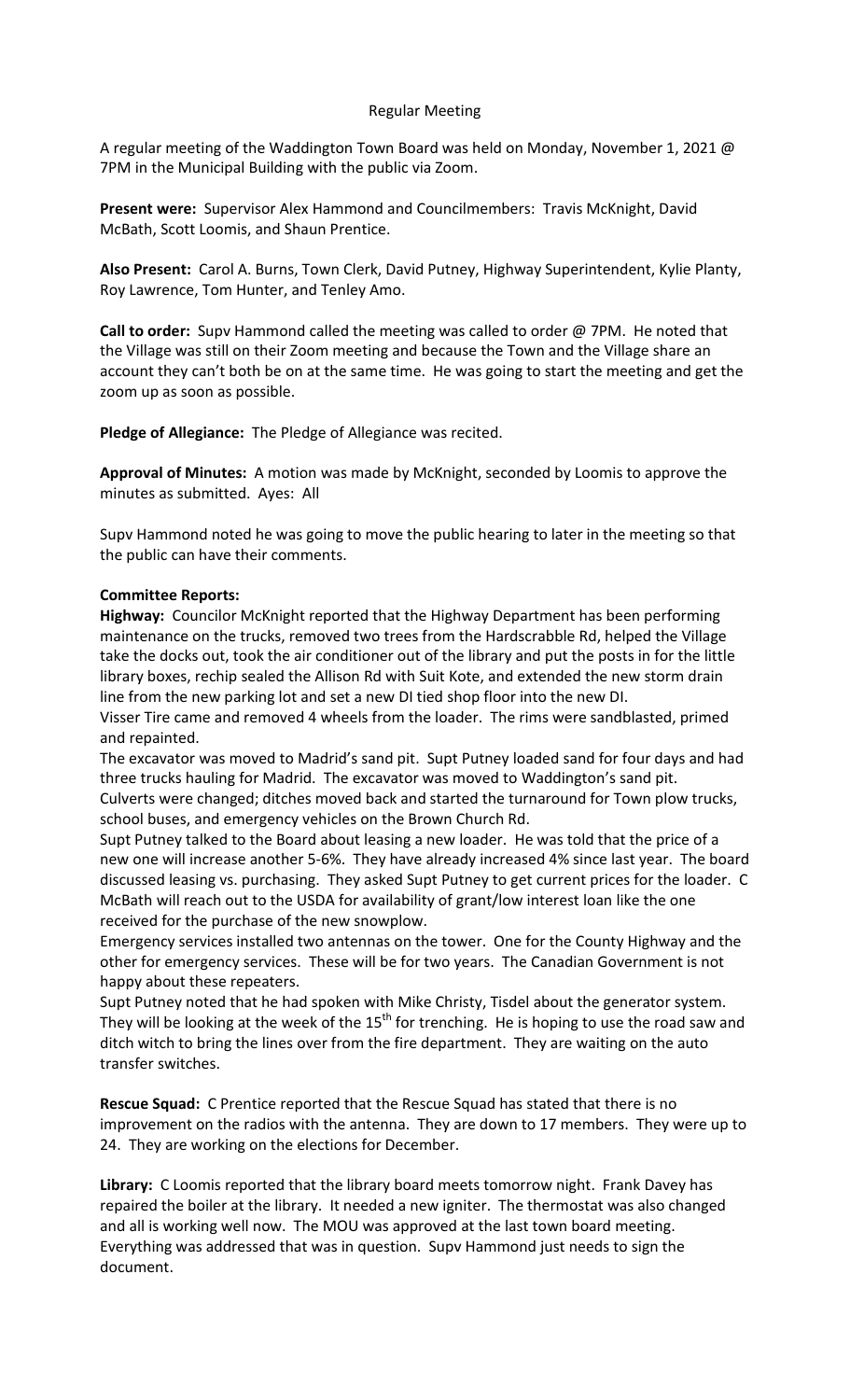**Grants/Alternative Revenue:** C McBath asked the Board if they had an opportunity to look at the proposal submitted by Fourth Coast Inc. for the performance of the SEQR process for the subdivision at Iroquois Dam. They had discussed at the last meeting but would like a more accurate accounting of the hours involved. Supv Hammond noted that he had concerns that the total estimate was above the Town's procurement policy. The policy was looked at and public works contracts in the \$3,000 - \$10,000 range require 2 quotes. Further discussion was held and a motion was made by McKnight, seconded by Loomis to put it out to bid using the description submitted by Fourth Coast. Ayes: All This will be opened at the next board meeting.

**ARPA Grant:** C McBath noted that the deadline for submittal of the projects for the ARPA funding has been extended until April. He is trying to find a contact that will be able to tell the town if the wastewater/oil separator and drainage system is an eligible project. He believes that it is from what he has read but would like to know for sure before we do all the work and find out that it is not. Supt Putney told him that he has not heard from Scott Akins for the concrete work. He is going to contact Andy Miller and Frank Davey to get some quotes. The clerk noted that she has almost all the information together that he has requested. She just needs to get the budget numbers that were submitted when we applied.

**Fire Alarm System:** C McBath reported that NCC sent an email stating that they are starting to see movement in getting products. They have  $2/3^{rds}$  of the field devices. Still missing the smoke detectors which should have by end of November. No one will give a date for the main fire alarm panel yet. Paperwork shows mid-January now but, we have seen that item keep getting pushed out. They suggested that at this time we would go ahead and install the field devices during the month of January. Then install the panel and test the system when it comes in. C McBath noted that if we don't have the project completed by the beginning of January we should contact the IDA just to give them an update on the progress for the grant.

**Cemeteries:** C McKnight reported that Tenley Amo has secured a grant from ALCOA for labor in the cemeteries. They are not sure of the rules for the 2022 plan as of yet. She is also working on the Arconic side as a sponsor. He has spoken with Chris Baldwin and she said the Scout's would be glad to help with work in the cemeteries. Dave & Tracey Putney hope to have the flags poles installed at the cemeteries by Veteran's Day.

Tracey Putney has requested the board's approval to have the Sons of the American Revolution apply for the patriot markers for the Chamberlain Corners and Unions Cemeteries.

## Resolution # 78

Motioned by: Hammond

Seconded by: Loomis

RESOLVED, that the Waddington Town Board does hereby approve for the Sons of the American Revolution to apply and install Patriot Markers on behalf of the Town of Waddington for the Chamberlain Corners and Union Cemeteries. Ayes: All

**Recreation:** C Loomis reported that the Recreation Commissioner is advertising for leaders for the beach, morning recreation, and reading programs. They will set up interviews upon receiving applications. There are approximately 45 kids signed up for the new cheerleading program.

**Museum:** Supv Hammond reported he attended the meeting and they have the youngest committee member appointed at the last meeting. Molly Bogart attended her first official meeting. He thanked Supt Putney for taking care of the stuff they have cleaned out from the offices. Supt Putney noted that Jamie Tiernan helped remove a lot of the items as well. C McKnight questioned who would be in charge of the new museum building when the location is finally chosen. He noted that he has been hearing that the Village will take over the Episcopal Church as a museum. The Town already has two old stone buildings that we struggle to keep up with and don't need another. Supv Hammond reported that if they do take the church he has made it clear that the Town will be joint with the salaries but not the building. At this time the Town is paying for the heat and lights at the old town hall for the museum. He also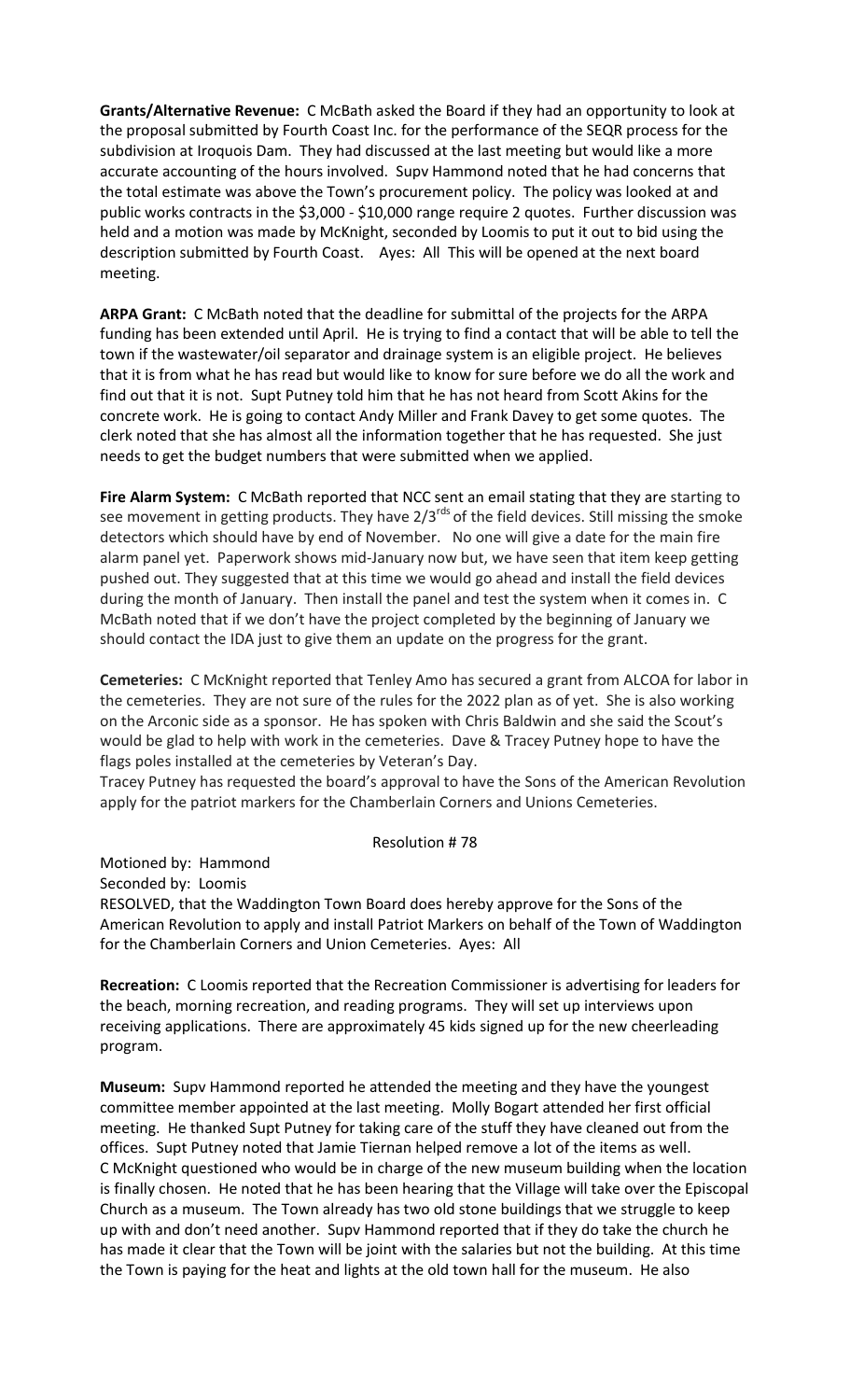reported that if the Village gets the church they will be removing the old rectory that is attached and selling the newer rectory. They will then construct a building onto the church for the museum.

C McKnight thanked Supv Hammond for the update. He was just very concerned about taking over another old building.

**Public Hearing Preliminary Budget:** Supv Hammond apologized for the confusion with the zoom meeting to the public that was on the call. He noted that the Town was on the free service tonight. The clerk read the legal notice published for the budget. Supv Hammond then opened the public hearing for comments@ 8:00PM. There were no comments to be had. The public hearing was then closed.

Supv Hammond asked if there were any comments or changes that needed to be made to the preliminary budget. There were none from the board.

Resolution #79

## Motioned by: Prentice

Seconded by: Loomis

WHEREAS, the Waddington Town Board has met at the time and place specified in the public notice on the preliminary budget and heard all persons desiring to be heard thereon; NOW, THEREFORE BE IT RESOLVED, that the preliminary budget is hereby adopted as the annual budget for this town beginning January 1, 2022. Such budget as so adopted will be entered in detail or physically placed therein the minute proceedings of the Town board and BE IT FURTHER RESOLVED, that the Town Clerk of this Town shall prepare a certified copy to the Clerk of the County Board of Legislators.

C. McBath: Aye C. Loomis: Aye.

Roll Call Vote: Supv Hammond: Aye C. McKnight: Aye C. Prentice: Aye

## **Old Business:**

**Local Government Task Force:** Supv Hammond reported that the November Local Government Task Force was held in person at Hawkins Point. He is talking with Karen White to make sure the annual payment is made on time.

**Court Security:** C McBath reported that he sent an email to the judge to set up a time for interviews. There are three candidates that she would like to interview.

**Charter Franchise:** Supv Hammond noted that the Board met with the Town Attorney on October 19<sup>th</sup>. The majority of the meeting was held in executive session. The board laid out a plan that they have instructed the Attorney to present to Charter and we will see where that goes. There has been no response at this time.

**Old Town Hall:** The Board discussed groups that are meeting at the old town hall and what temperature to keep the building at. The Clerk can control the thermostats from her phone so will just need to know when the groups are meeting and she can control it. They also discussed the cleaning schedule. Currently someone is cleaning every two weeks. They noted that for the cost of the service they would continue with it through the winter months.

## **New Business:**

**Iroquois Dam Gate:** C McKnight requested that the board pass a resolution to have the Iroquois Dam Gate closed until the ground freezes up. There has been a considerable amount of damage done by vehicles in the mud. The Board could re-open the gate once it is frozen and people want to get in for ice fishing.

Resolution #80

Motioned by: Hammond Seconded by: McKnight

RESOLVED, that the Waddington Town Board does hereby direct the Highway Superintendent to lock the gate at Iroquois Dam until which time that the ground is frozen and can be reopened for ice fishing season. Ayes: All